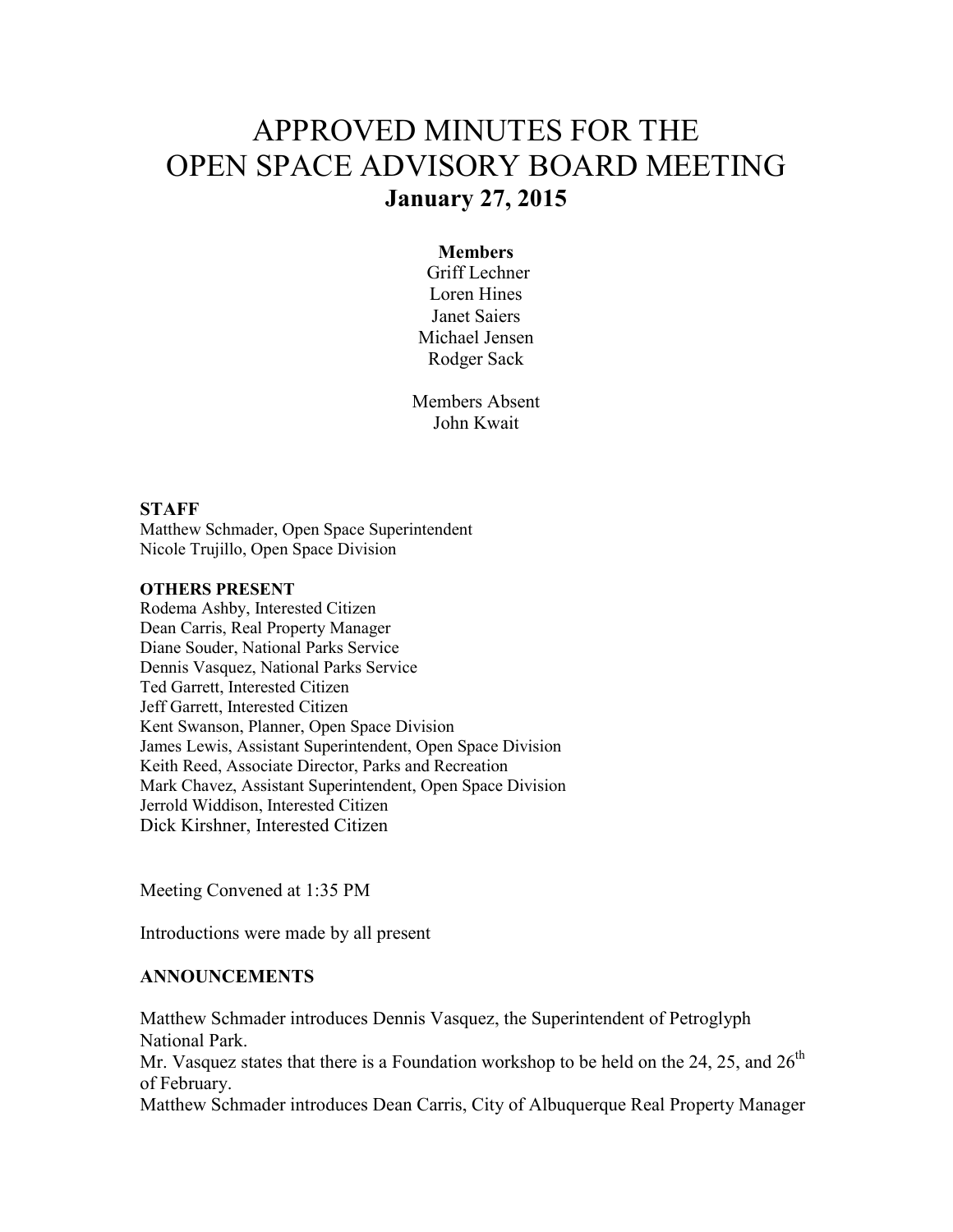Matthew Schmader Introduces James Lewis, Open Space Assistant Superintendent.

Board members Michael Jenson, John Kwait and Griff Lechner states that they will not be able to attend the next meeting.

After some discussion, a motion was made by Janet Saiers to move the February meeting from Tuesday February 24, 2015 to Thursday February 26, 2015. The motion was seconded by Loren Hines voted and approved with 5 to 0 vote.

Matthew Schmader announces that he will be giving a talk on the history of the Coronado expedition on February 22, 2015.

Matthew Schmader gives compliments to DMD staff and to the National Monument staff for the cleanup efforts of Piedras Marcadas

# **ACQUISITION PRIORITY LIST BOOKLET, TOP FIVE PROPERTIES**

Matthew Schmader distributes the updated acquisition priority list booklet to the board.

Kent Swanson gives a background of the booklet going back to 2012

Janet Saiers states that the introduction and the narrative should mention the major funding sources over the last 40+ years.

After some discussion, it was determined by the board to put the top 5 properties on next month's agenda. It was also determined by the board to review properties and give a top 4 property list to the Open Space Division.

## **STATUS OF OPEN SPACE PERMANANET FUND**

Matthew Schmader states that this item is carried over from January's meeting.

Matthew Schmader states that today's balance is just under 11 million.

Janet Saiers met with Lindsey Burkhard, Councilor Harris's assistant, regarding the Open Space trust fund amount.

Janet Saiers states that she wrote a letter to Councilor Harris stating that Council should request to be briefed on the status of the Open Space fund.

**A** motion was made by Loren Hines for the board to take action affirmatively stating that the Boards support the increase of funding and somehow convey that to City Council

After some discussion, the motion was seconded by Michael Jenson, voted on and passed on a 5 to 0 vote.